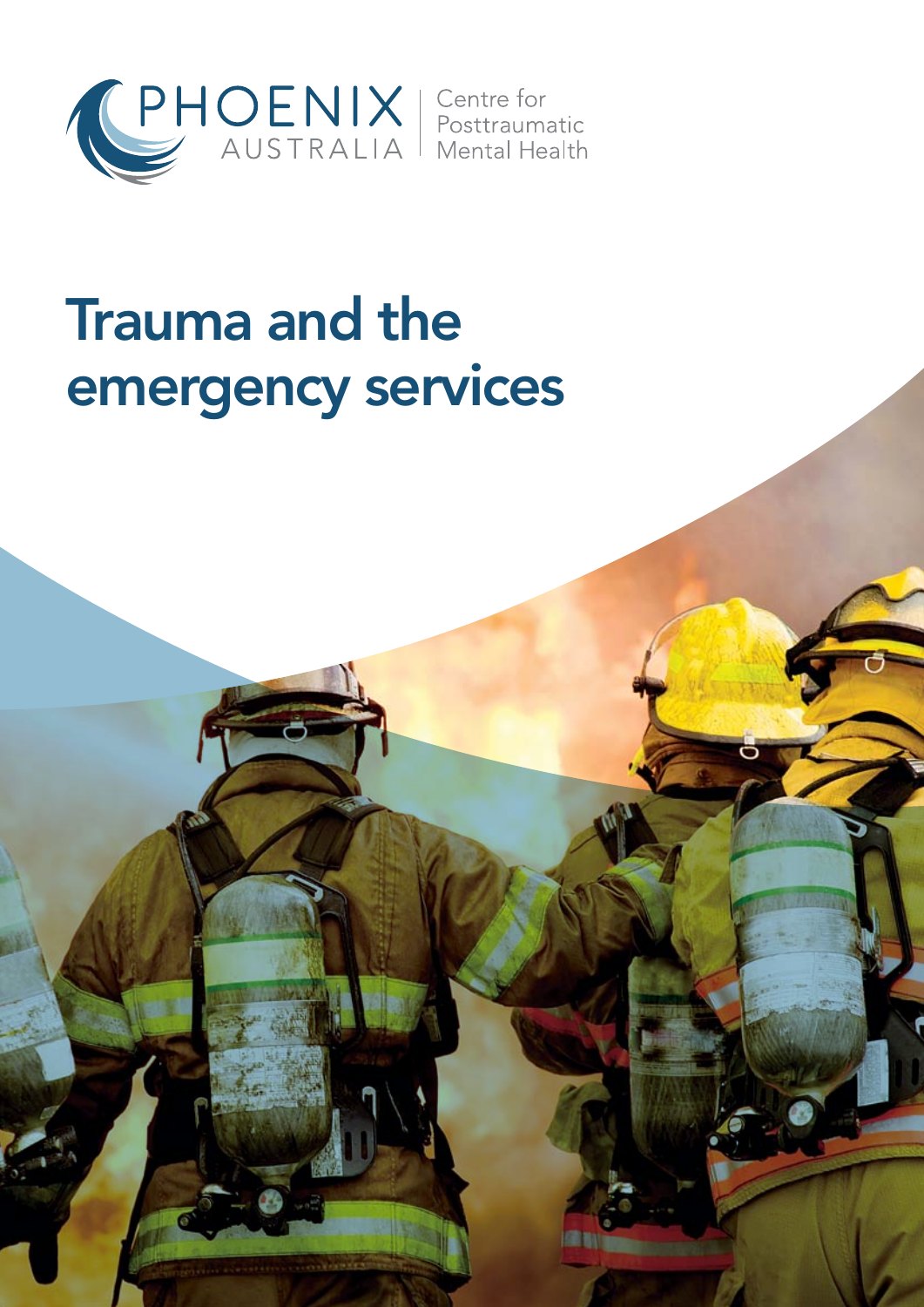Working in the emergency services offers an exciting career as well as the opportunity to protect communities and help individuals in need. Most people love their job. But even a great job can have bad days.

Emergency services work inevitably brings with it exposure to potentially traumatic events that involve threats to your own life as well as exposure to the injury and death of others.

After experiencing a traumatic event it is normal to feel wound up and distressed. Most emergency services personnel cope well by drawing on their natural resilience and coping strategies, their training, and the support of family and friends. However, the cumulative strain of experiencing many different traumatic events means that some will experience ongoing difficulties.

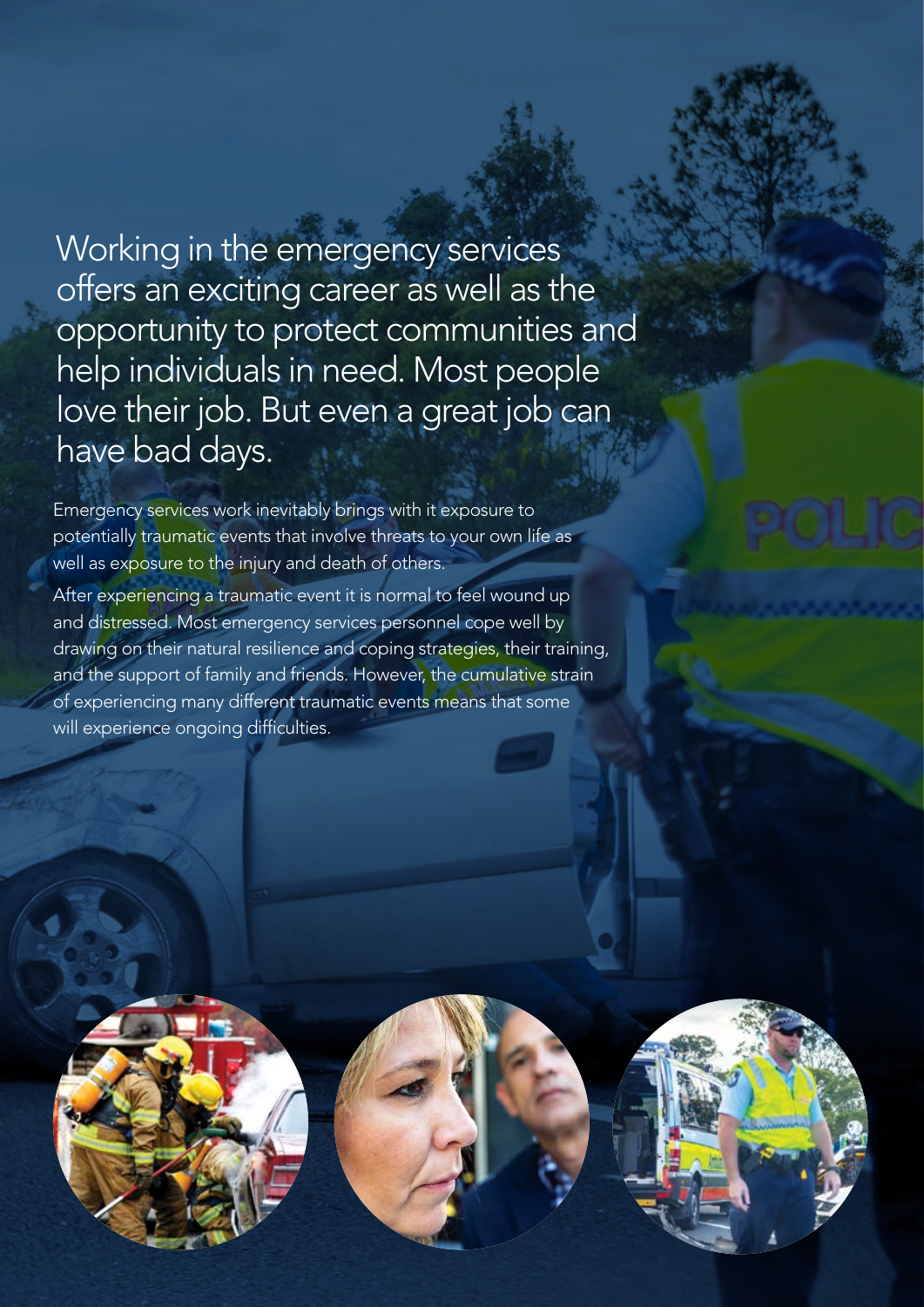## Coping with trauma Emergency services workers

#### Looking after yourself

These simple strategies can make a big difference in helping you to cope with a very stressful, and often distressing job.

- Monitor your stress levels
- Every day, do something that you enjoy
- Keep in touch with people you like being with
- Look after yourself: eat healthy food; get some exercise; get enough sleep
- Make the most of your breaks at work
- Manage your time well
- Take a holiday at least once a year
- Ask for help when you need it
- Don't take on too much and over-commit yourself
- Don't rely on alcohol or drugs to make you feel better
- Use relaxation techniques and other coping skills to manage stressful situations

#### Looking after your colleagues

If you notice that someone at work doesn't seem to be coping, or has been affected by a traumatic event, then you can help by:

- Offering practical assistance, for example, offering a lift home from work
- • Offering to listen, if they want to talk (but don't force them to talk)
- Suggesting that they speak to their supervisor, or contact a workplace counsellor or a GP.

#### Getting help

If you or someone else is concerned about how you are coping with the stressful aspects of your job, it is worth talking to a doctor or workplace counsellor. They will be able to determine if there is a problem, what the best approach might be, and provide referrals to a mental health professional such as a psychiatrist, psychologist or social worker, if need be.

### Getting help can make a difference

Having trouble coping with life? Always uneasy, angry or unhappy? Not sleeping well?

If so, ask for help.